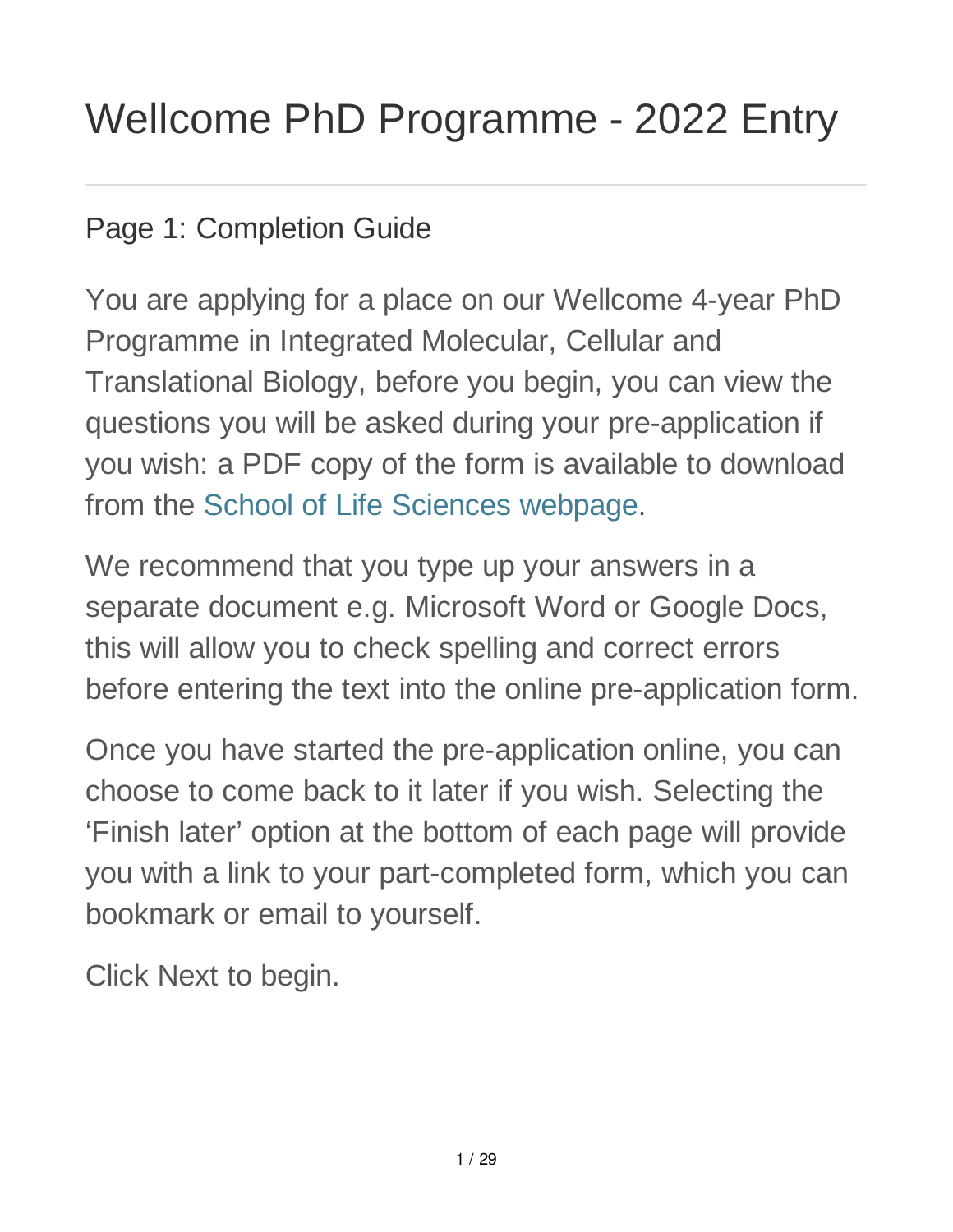## Page 2: Privacy Notice

#### **University of Dundee - Information Governance - Data Protection**

#### **Privacy Notice – Pre-applications for PhD programmes administered by the School of Life Sciences**

#### **How we use your information**

This privacy notice sets out how the University of Dundee collects, uses and protects any information that you give us during the course of submitting a pre-application for a PhD within the School of Life Sciences at the University of Dundee and the subsequent processing and assessment of your application.

Your personal data is used to:

- consider and evaluate your application for a PhD Studentship;

- contact you with any questions we may have, to offer you an interview or correspond with you concerning your application;

-engage with you and send you information on the University, the city and the experience of studying here to help you when making your decision on your future studies and place of study;

- contact you to request feedback regarding your experience with us as an applicant.

- to comply with Equality and Diversity reporting requirements of our funders and to ensure that we maintain our commitment to inclusive recruitment.

Contact methods include sending you messages by email. We will also telephone you where appropriate.

If you are successful in being offered a place on one of our programmes, we will ask you to make a formal application to the University, currently made using UCAS. Privacy statement applied to formal applications can be viewed here.

For unsuccessful applicants, your data will be kept for one year/one recruitment cycle, for successful applicants, your data will be kept for the duration of the PhD Programme (a minimum period of 5 years). Following this, your data will be anonymised and kept for planning and reporting purposes only. It will not be published or used in a way that identifies you.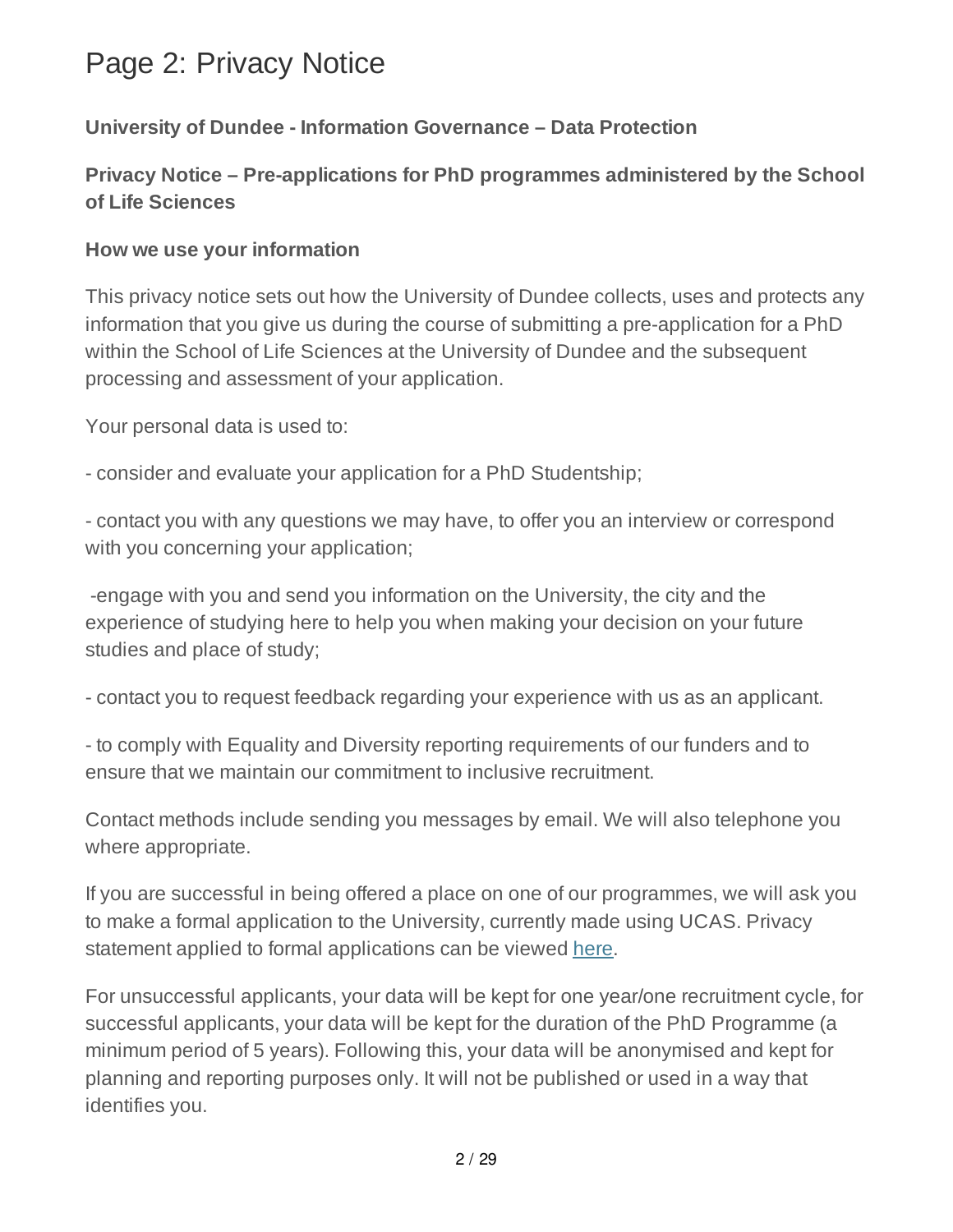The University makes certain statutory disclosures of information, for example to the Higher Education Statistics Agency (HESA) and the funding councils. Your data may be used for those purposes and may also be used to report specifically to PhD Programme funders when requested.

### **Personal data**

The application form is in two parts – Part 1 collects equality, diversity and inclusion information and Part 2 collects information about your academic record and research interests. The information collected in each part is outlined below

### **Part 1 - Equality, Diversity and Inclusion Questionnaire** (**includes Sensitive (special categories) of personal data)**

The special categories of personal data requested are: ethnic origin, sexual orientation, religion or belief. We may also have information concerning any disability you disclose during your application so that we can make appropriate adjustments. This is not used when assessing your application. Should you provide special categories of personal data in response to any of our questions, please consider whether your words reveal circumstances which may identify you and whether you wish to include them. Any disclosure of special categories of personal data is at your own discretion.

### **Part 2 – Application Questions**

The personal data normally required during application is:

- your identification details such as your full name, address, telephone numbers and email address.

- information concerning your qualifications, employment or other life experiences relevant to your application;

- names and contact details for your referees;

- anything you include in your application answers or provide to the University in support of your application.

### **Data controller**

The data controller for your personal information is the University of Dundee.

The University uses Microsoft Office 365 as its main productivity and communications software, and Box.com for secure file sharing. Both these systems are provided in the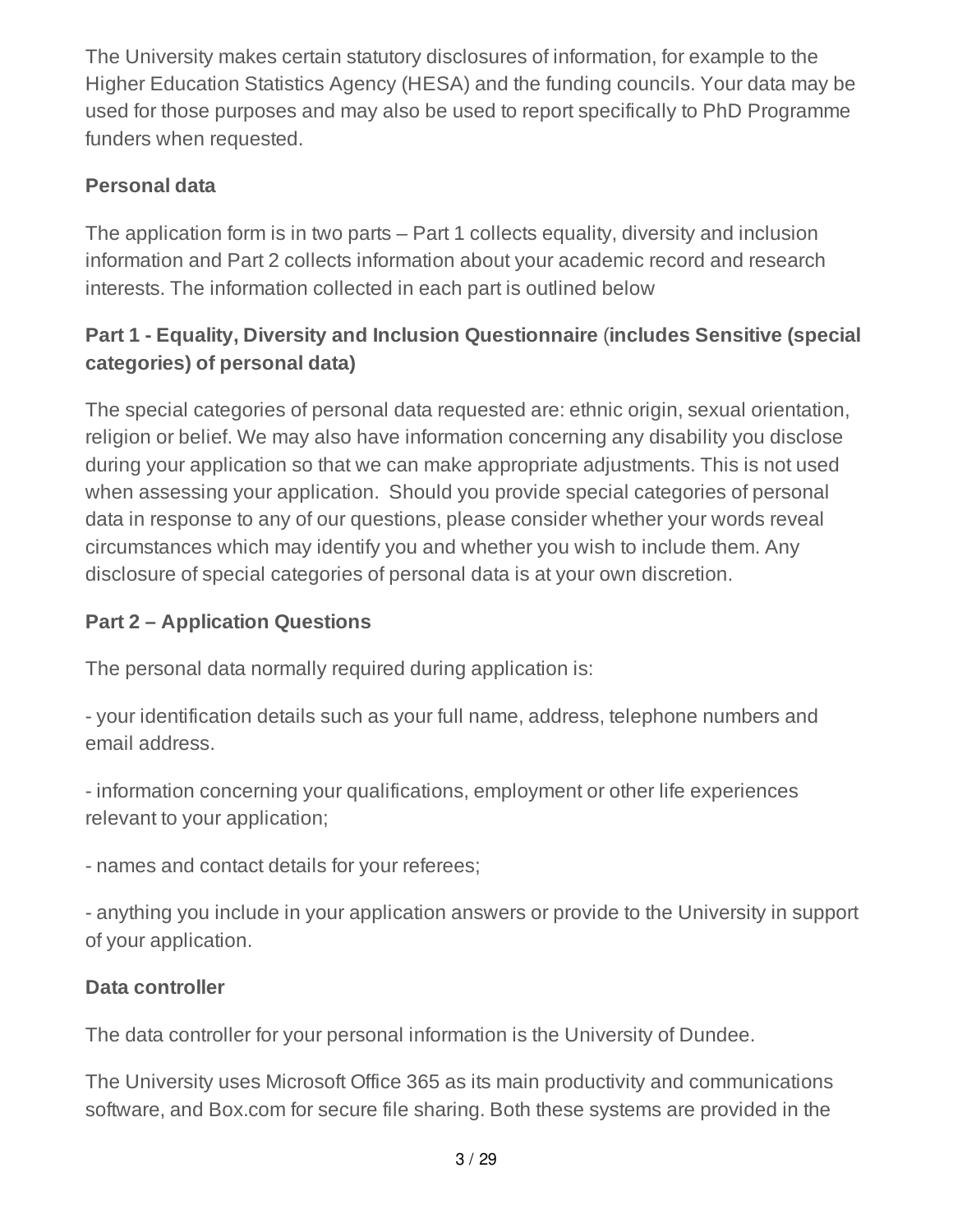cloud and both providers have adopted binding corporate rules to safeguard your data.

Additionally, according to our Cookie Policy, if you accept our recommended cookie settings, we will store anonymous data about your visits to our website. If you have previously given us your personal data through a marketing or recruitment activity, we will match this data to your website visit history (using Marketo). This information helps us to understand what information you are interested in and we will use this to ensure we send you relevant information by email, or deliver website content that you are more likely to be interested in (using Aquia Lift). You can update your cookie settings at any time by clicking the cog in the bottom left corner of your screen when you access our website.

### **Lawful Processing**

The lawful grounds for processing personal data for these purposes are normally:

- the data subject has given explicit consent to the processing of those personal data for one or more specified purposes;
- processing is necessary for the performance of a contract to which the data subject is party or in order to take steps at the request of the data subject prior to entering into a contract;
- processing is necessary for compliance with a legal obligation to which the controller is subject;
- processing is necessary for the performance of a task carried out in the public interest or in the exercise of official authority vested in the controller.

The lawful grounds for processing special categories of personal data for these purposes are normally:

- the data subject has given explicit consent to the processing of those personal data for one or more specified purposes;
- processing is necessary for the purposes of carrying out the obligations and exercising specific rights of the controller or of the data subject in the field of employment and social security and social protection law;
- processing is necessary for the establishment, exercise or defence of legal claims or whenever courts are acting in their judicial capacity.

### **Your rights**

The University respects your rights and preferences in relation to your data. If you wish to update, access, erase, or limit the use of your information, please let us know by emailing SLS-PhDAdmin@dundee.ac.uk. Please note that the University will respect your right to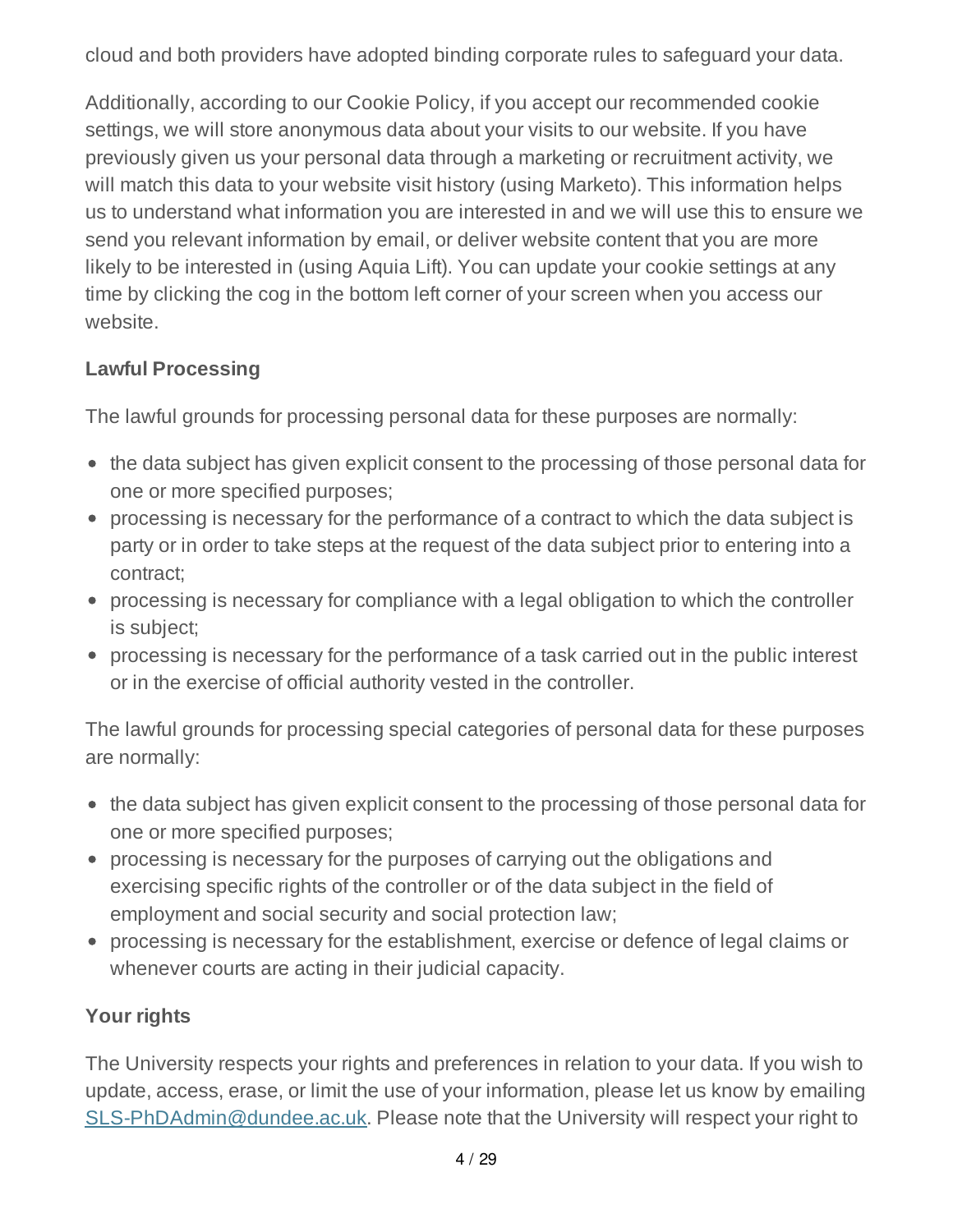prevent your information being used for marketing.

Where you wish to restrict the use of your personal data for the purposes outlined above, please note that we may need to retain some limited data to facilitate this request.

If you wish to complain about the use of your information please email dataprotection@dundee.ac.uk You may also wish to contact the Information Commissioner's Office.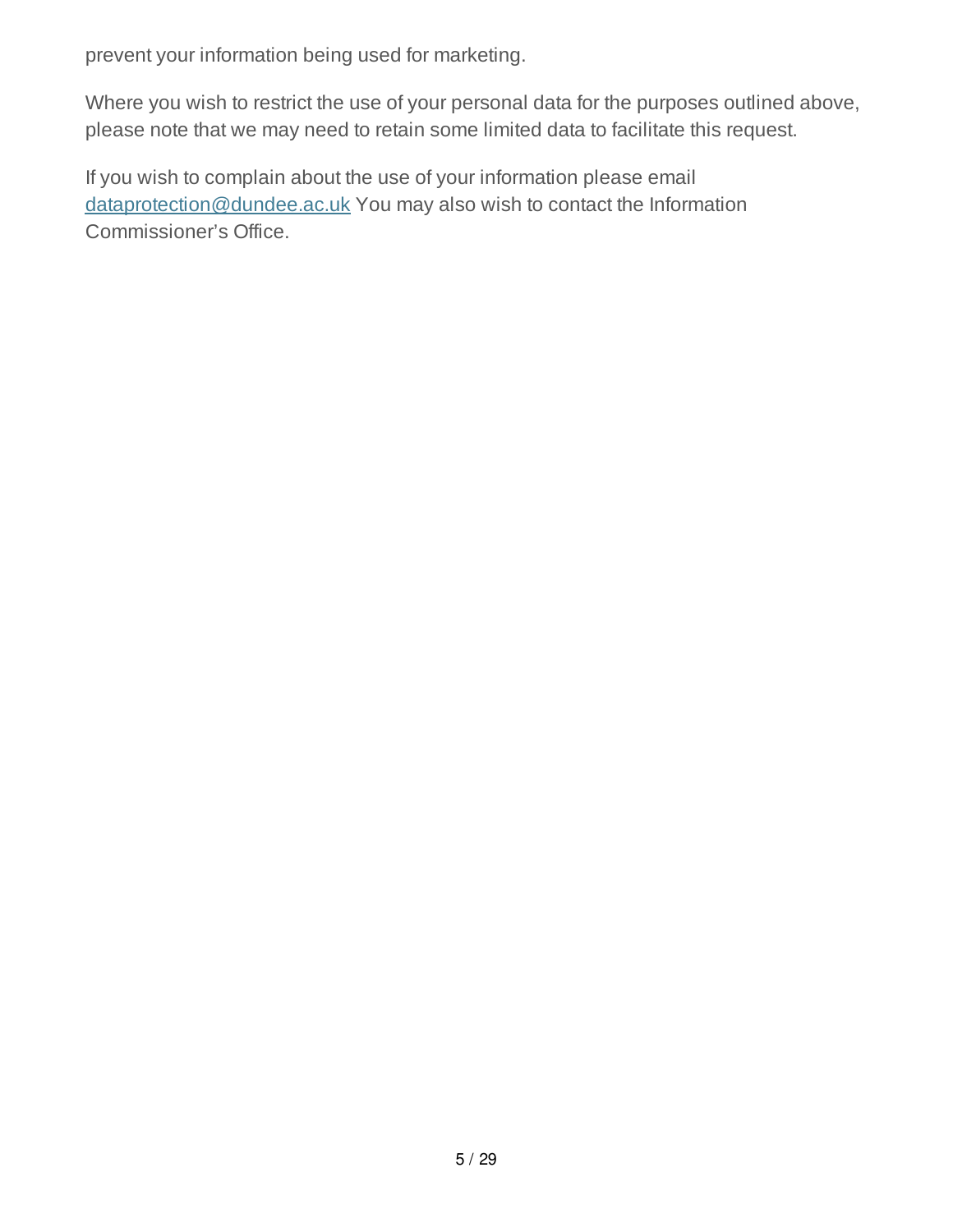# Page 3: Your Pre-Application

Thank you for your interest in joining a PhD Programme or undertaking a PhD project in the School of Life Sciences at the University of Dundee. This online form is your preapplication and it will be in two parts -

Part 1 - Equality, Diversity and Inclusion Questionnaire

Part 2 - Application Questions

Part 1 of your pre-application is centered around gathering data and monitoring Equality, Diversity and Inclusion, as well helping us understand how we can support our applicants and successful students. The information you provide in Part 1 will not be used to determine your suitability for the PhD you are applying to. This information will only be available to selected members of the administrative staff and will only be reviewed if you are shortlisted for interview. Shortlisting will be based on the answers you provide in Part 2.

Part 2 will be used by shortlisting panels in assessing the strength of your preapplication. Here we will ask about your education, qualifications and experience. You will tell us which programme/project you are interested in, why you want to study for a PhD in the School of Life Sciences and what you can bring to the programme/project.

If you are successful in securing a place following the pre-application process, you will be asked to submit a formal application to the University of Dundee via our Direct Application system.

Good luck!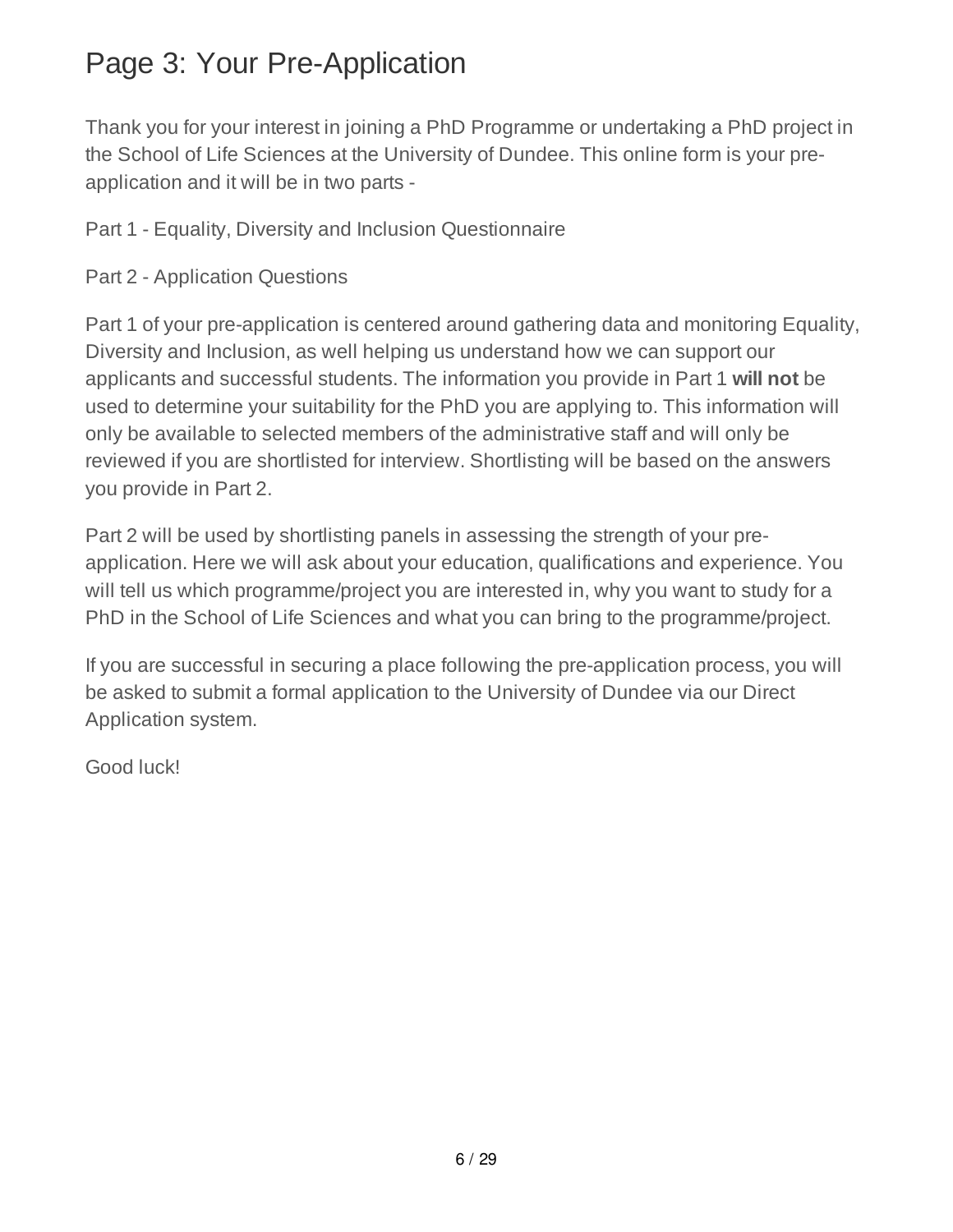# Page 4: Part 1 - Equality, Diversity and Inclusion **Questionnaire**

In Part 1, we will ask you to provide information on your gender, sexuality and ethnic group, this forms part of our requirement to report on the diversity of our applicants to our PhD Programme funders as well our commitment to the University's Equality, Diversity and Inclusion Policy.

You can find out more information on the policy here, as well as our statement on racism and Black Lives Matter - our commitment to all, here

In Part 1 we will also give you the chance to tell us about any challenges you have faced in your personal life which may have affected your route through education. This is to help us understand what support might be needed for our PhD interview candidates and successful students and we will take these circumstances into account if you are shortlisted.

All universities in Scotland are committed to widening access to those who have the ability and potential to benefit from higher education, irrespective of their background or economic circumstances (Universities Scotland, UoD Widening Access Policy). We believe that widening access is equally important in postgraduate education. Collecting this information helps us understand the diversity of our applicants and will help us to continually improve participation in postgraduate studies in under-represented groups.

If you do not want to tell us any of the sensitive (Special Category) data requested you can select 'Prefer not to say'.

1. If you went to secondary school in the UK, please tell us your home postcode in your final year of school.

2. Are you the first person in your family to go to university?

Yes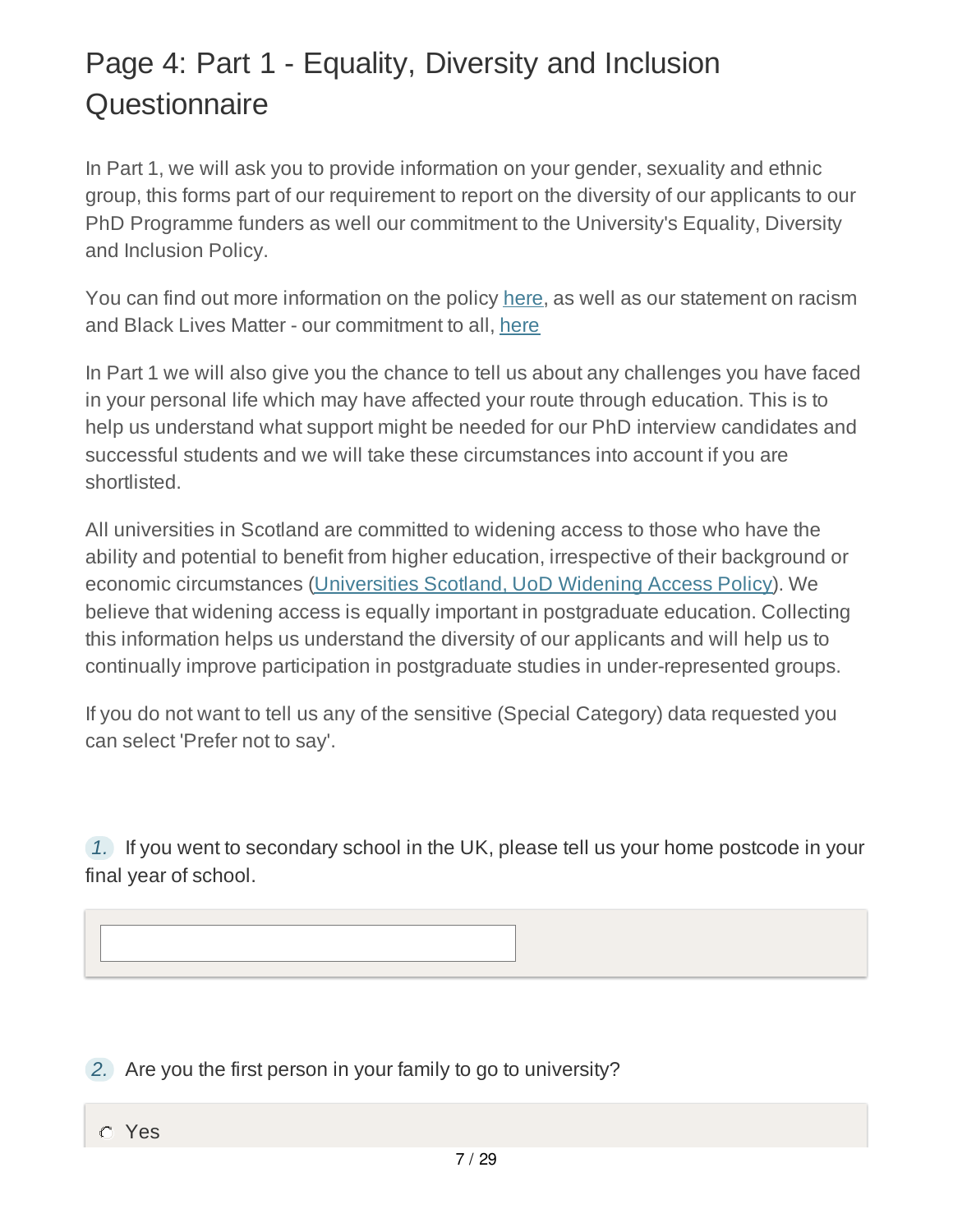#### No

*2.a.* If your application is successful, would you be the first person in your family to do a PhD?

Yes

C No

**3.** Gender Identity  $*$  Required

**4.** Sexual Orientation **\*** Required

**5.** Ethnic Background \* Required

**6.** Religion or Belief  $*$  Required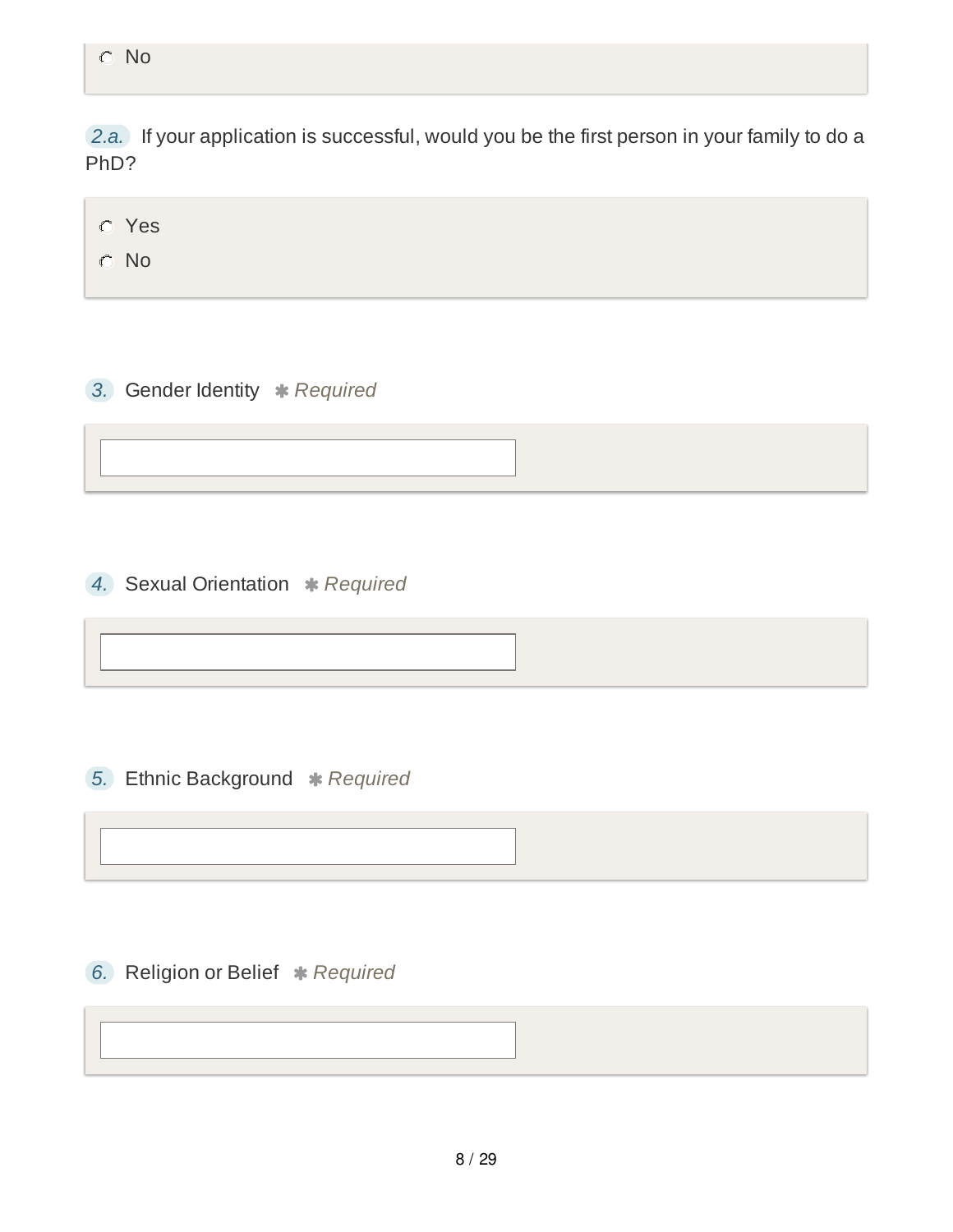**7.a.** Only if you wish to, please give us more information about your disability.

8. Please tell us your date of birth. *\* Required* 

 $\frac{31}{31}$ 

Dates need to be in the format 'DD/MM/YYYY', for example 27/03/1980.

(dd/mm/yyyy)

- **9.** Please tell us which age range you are in. \* Required
	- 18-24
	- $C$  25-29
	- 30-34
	- C 35-39
	- $O$  40-44
	- C 45-49
	- C 50-54
	- **655-59**
	- $C$  60-64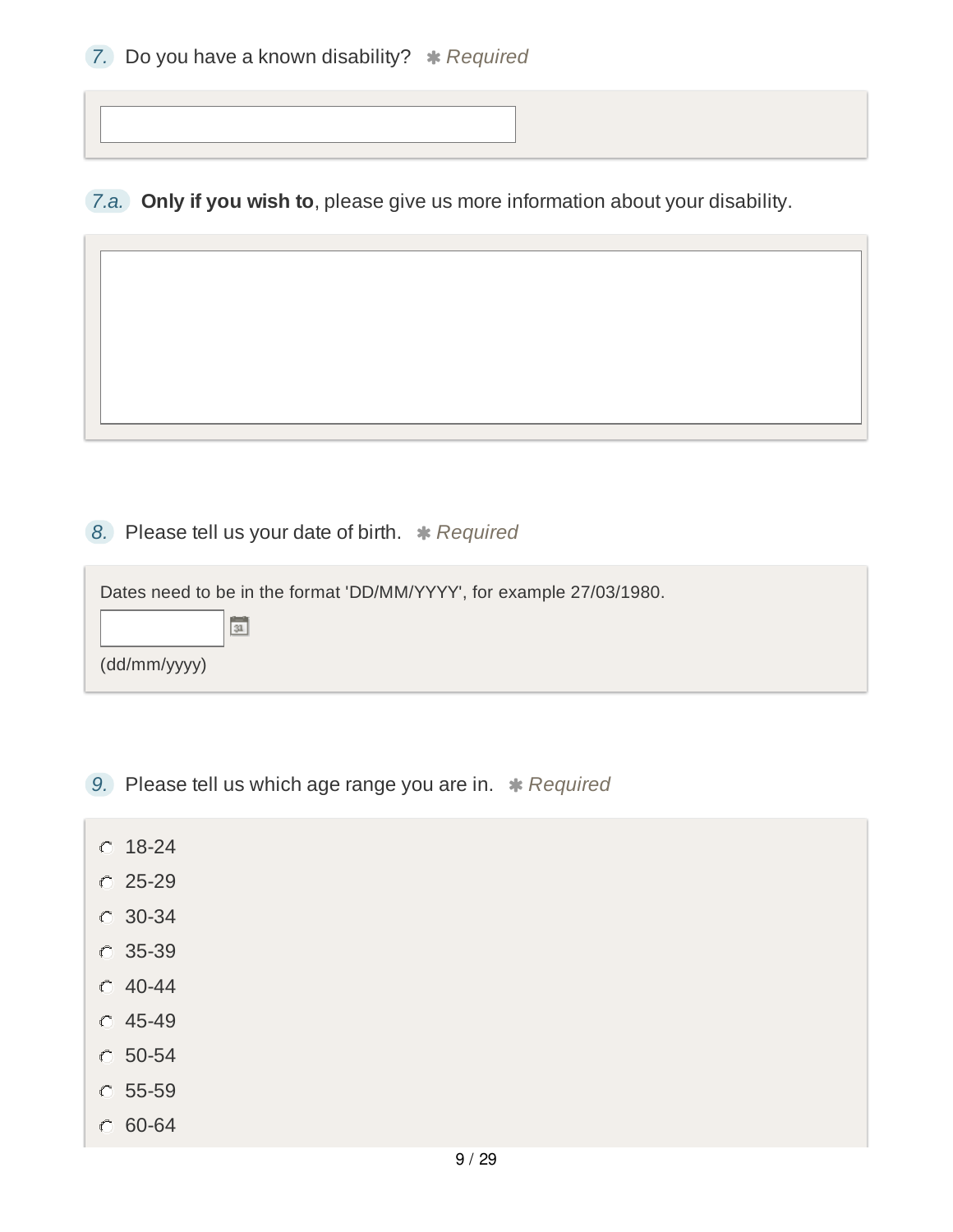We understand that routes through education are not the same for everyone. Your experience might be different to others and that might be because your personal circumstances have had a significant effect on your studies.

For example - are you/have you been a carer (unpaid) or are you care experienced? Are you/have you been a Government refugee or asylum seeker? Are you an adult returner to education, or maybe you are a single parent?

If your personal circumstances are, or have been, particularly difficult we want to give you the opportunity to tell us. We want to support you as an applicant/successful candidate and we will take these circumstances into account if you are shortlisted for interview.

#### **10.** Are there any circumstances you want to tell us about? \* Required

*10.a.* Please tell us more about your circumstances here.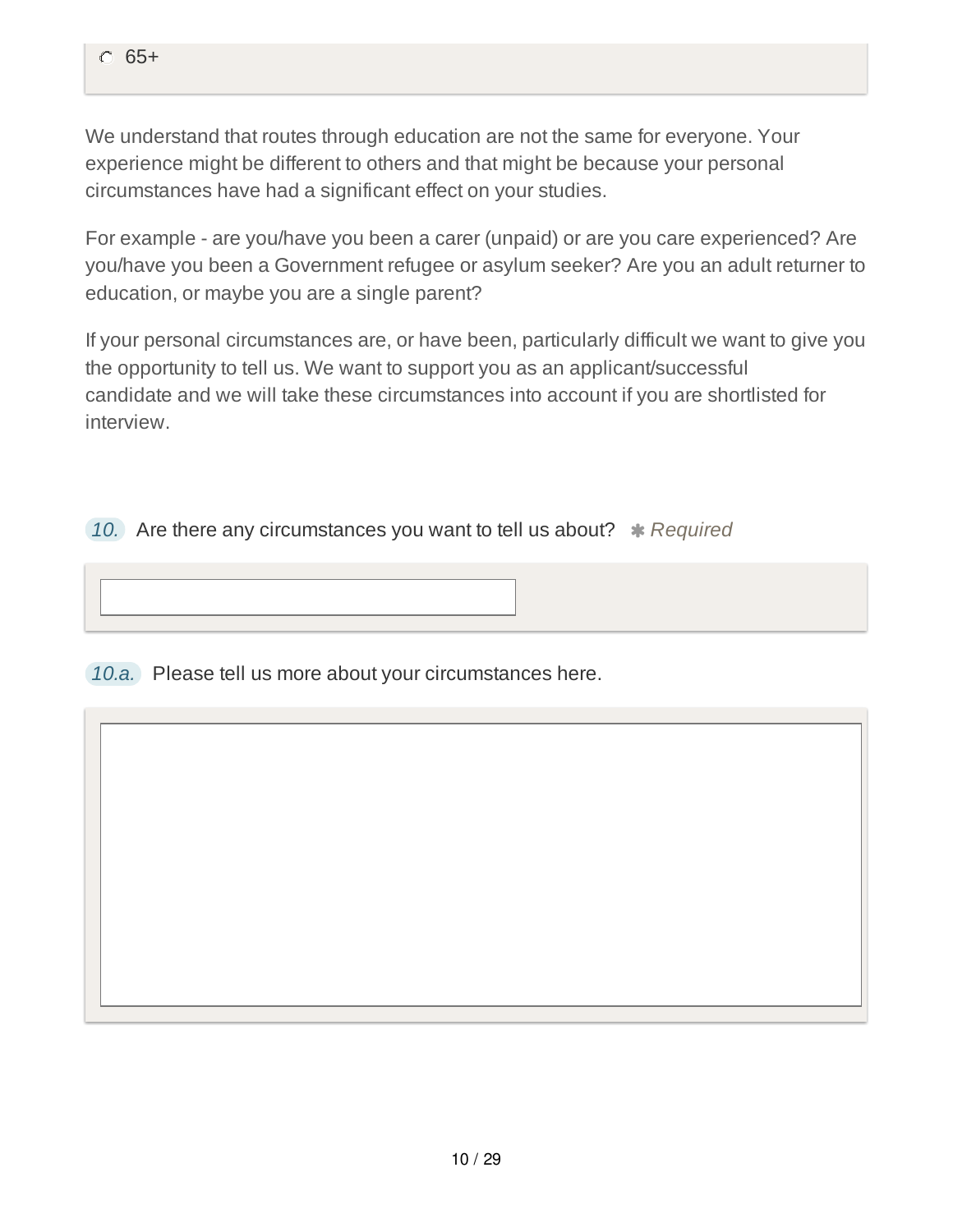# Page 5: Part 2 - Application Questions

Part 2 - This section captures information about your academic qualifications, experience and gives you an opportunity to tell us more about why you want to study for a PhD at Dundee. In this section, you can also highlight any extra-curricular activities and achievements you are proud of (academic or otherwise).

The information provided in this section will be used to shortlist applicants for interview. Your responses will be reviewed by a panel of academic staff to determine whether your meet the high standard expected of our PhD student intake - take time to think about your answers and check them over before you submit your application.

- **11.** Are you applying on behalf of someone else? \* Required
	- $\circ$  Yes I am applying on behalf of the applicant (e.g. as an agent)
	- $\circ$  No I am the applicant

*11.a.* If you are acting on behalf of the applicant, please provide your full name, contact details (email address and telephone number) and tell us your relationship to the applicant.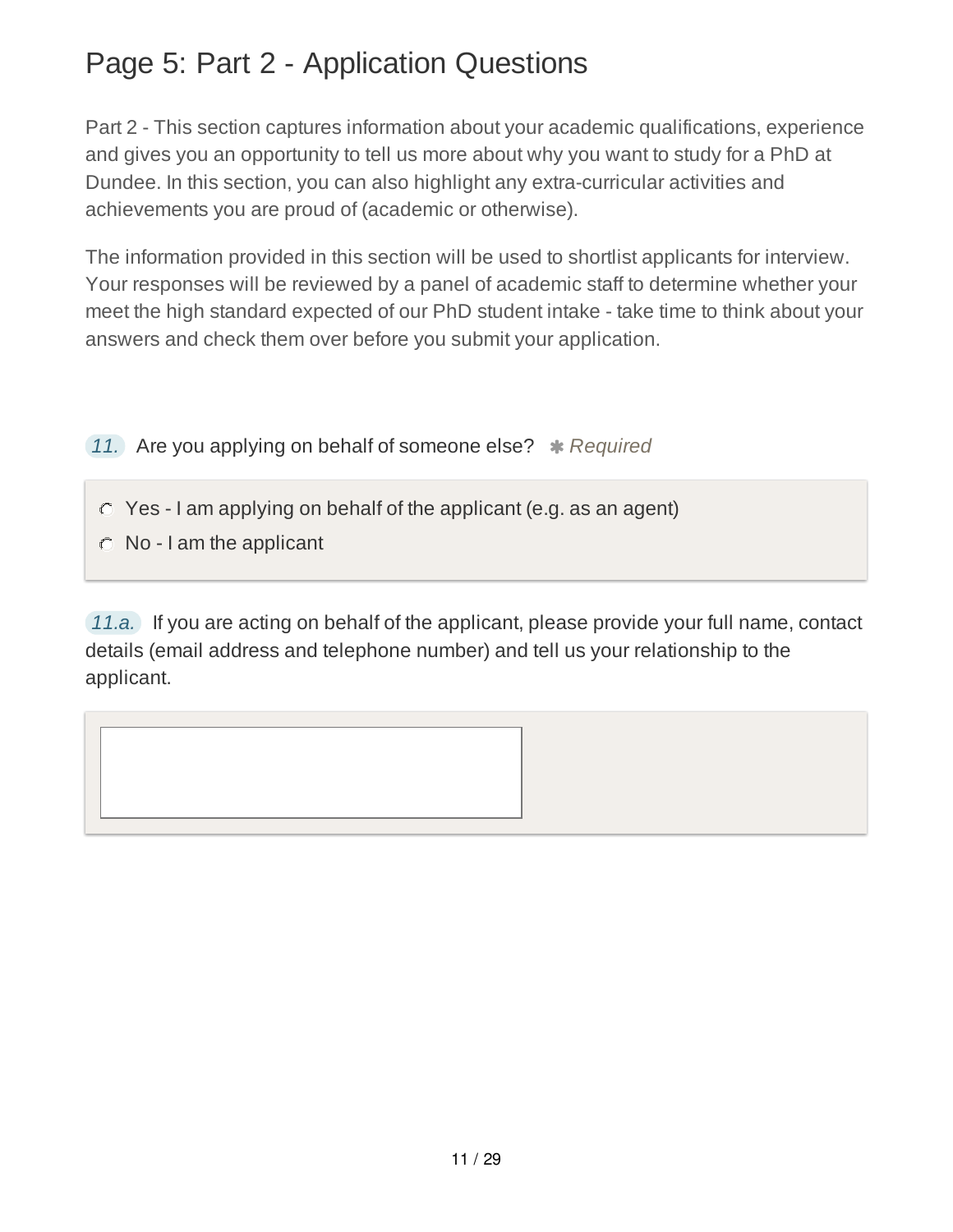## Page 6: Applicant Details

**12.** First Name  $*$  Required

13. Middle Name (if you have one)

**14.** Last Name \* Required

### *15.* Address *Required*



#### 16. Town **\*** Required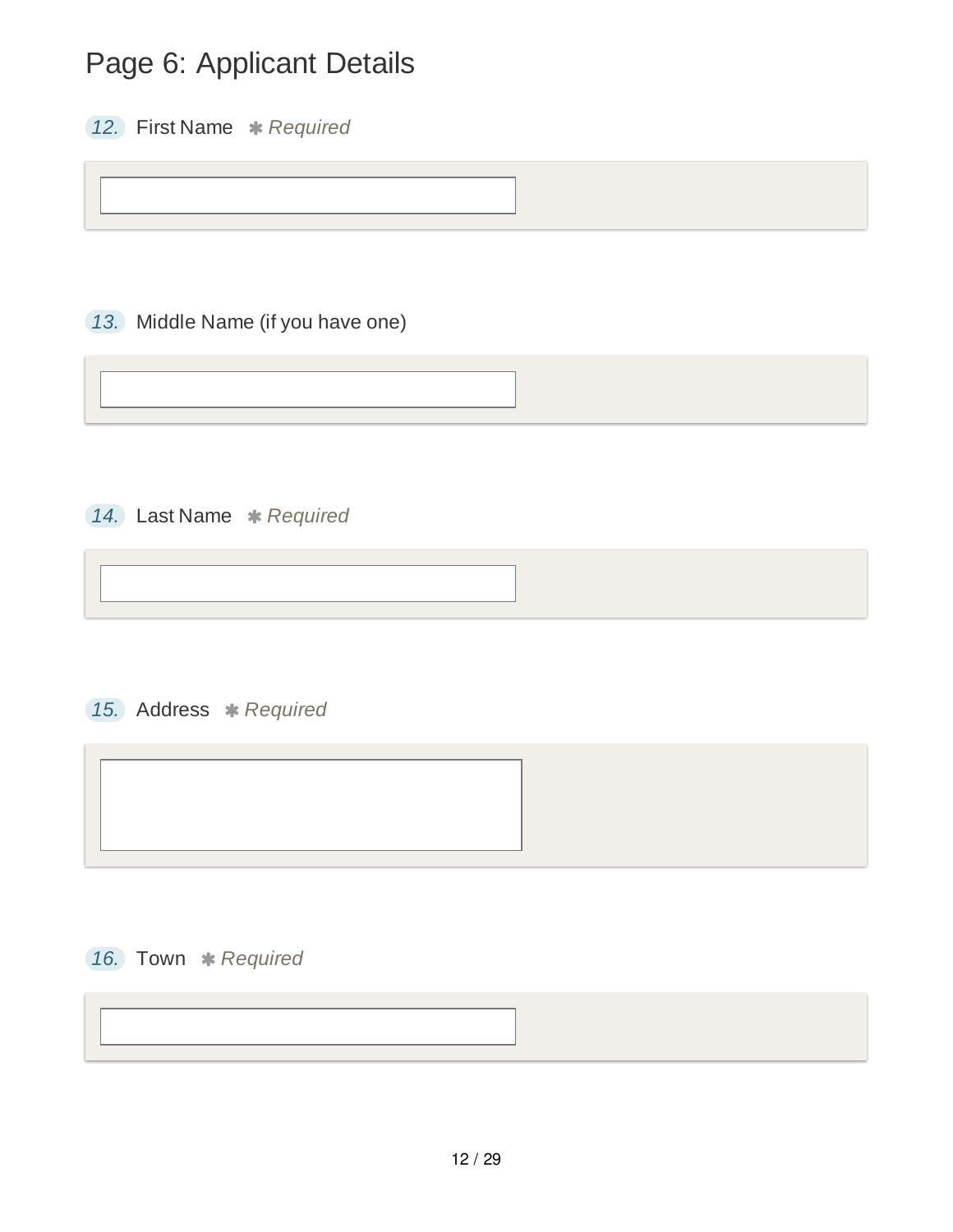18. Country *\* Required* 

19. Email Address \* Required

Please enter a valid email address.

**20.** Confirm Email Address  $*$  Required

Please enter a valid email address.

*21.* Alternative Email address (if you have one)

Please enter a valid email address.

**22.** Telephone Number \* Required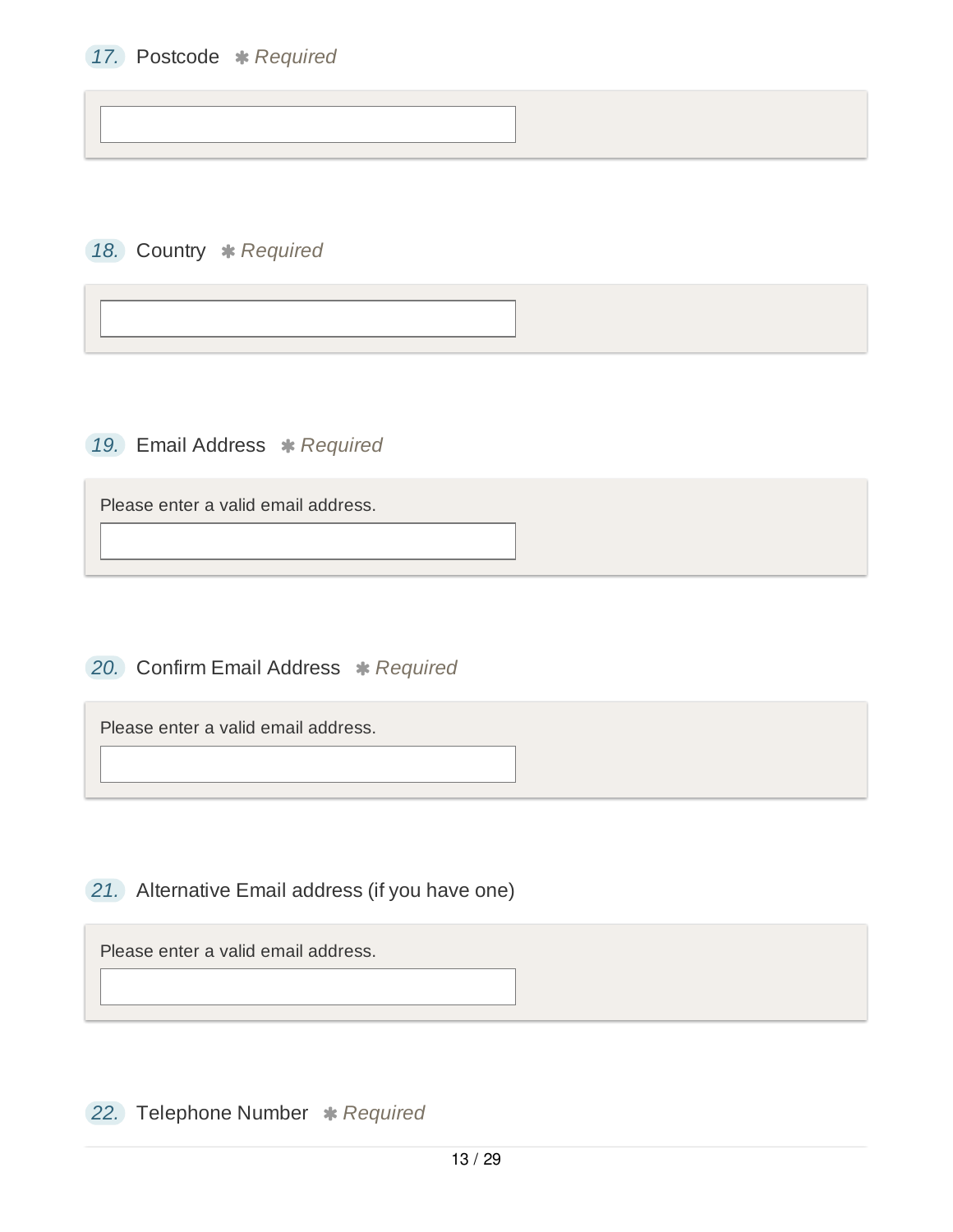*22.a.* Alternative telephone number

**23.** Place of Birth  $*$  Required

**24.** Nationality (this affects eligibility for some PhD programmes) \* Required

**25.** UK Residency Status  $*$  Required

 $\degree$  I am a British citizen and I will have been ordinarily resident in the UK for 3 years as of September 2022

 $\circ$  I am an EU citizen and have Pre-Settled or Settled Status\*

 $\circ$  I am not in one of the above categories

\*If you are awarded a studentship and you have told us you have pre-settled/settled status and then cannot provide documentation to prove your status, your studentship may be withdrawn.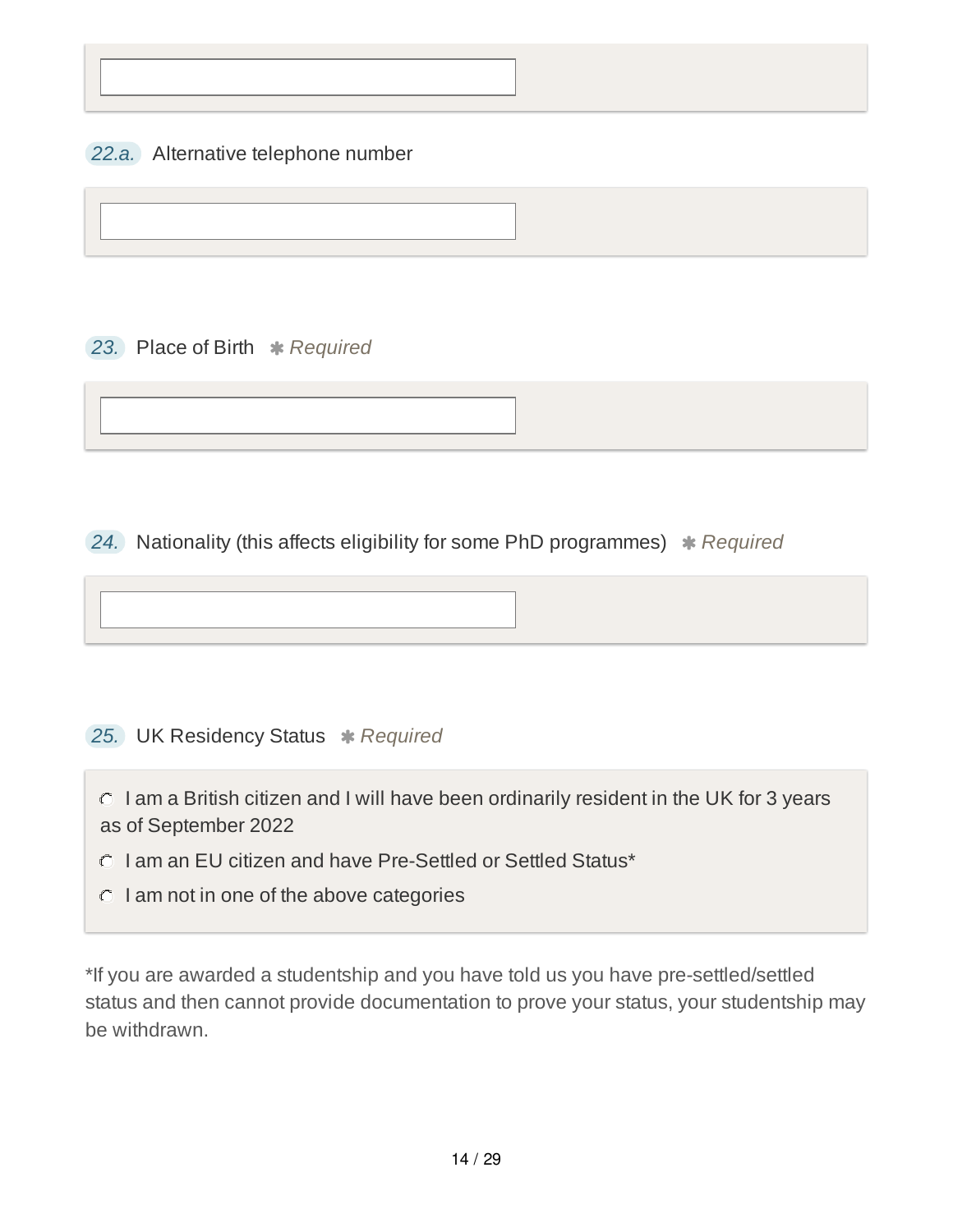## Page 7: Education

In this section, please tell us about your current/most recent degree and your previous qualifications.

**26.** Which University are you studying/did you study at? \* Required



**27.a.** Have you been awarded your degree? \* Required

*27.a.i.* When do you expect to graduate?

| Dates need to be in the format 'DD/MM/YYYY', for example 27/03/1980. |  |  |  |
|----------------------------------------------------------------------|--|--|--|
| $\frac{1}{31}$                                                       |  |  |  |
| (dd/mm/yyyy)                                                         |  |  |  |

*27.a.i.a.* What is your anticipated result (e.g. 1st, 2.1)?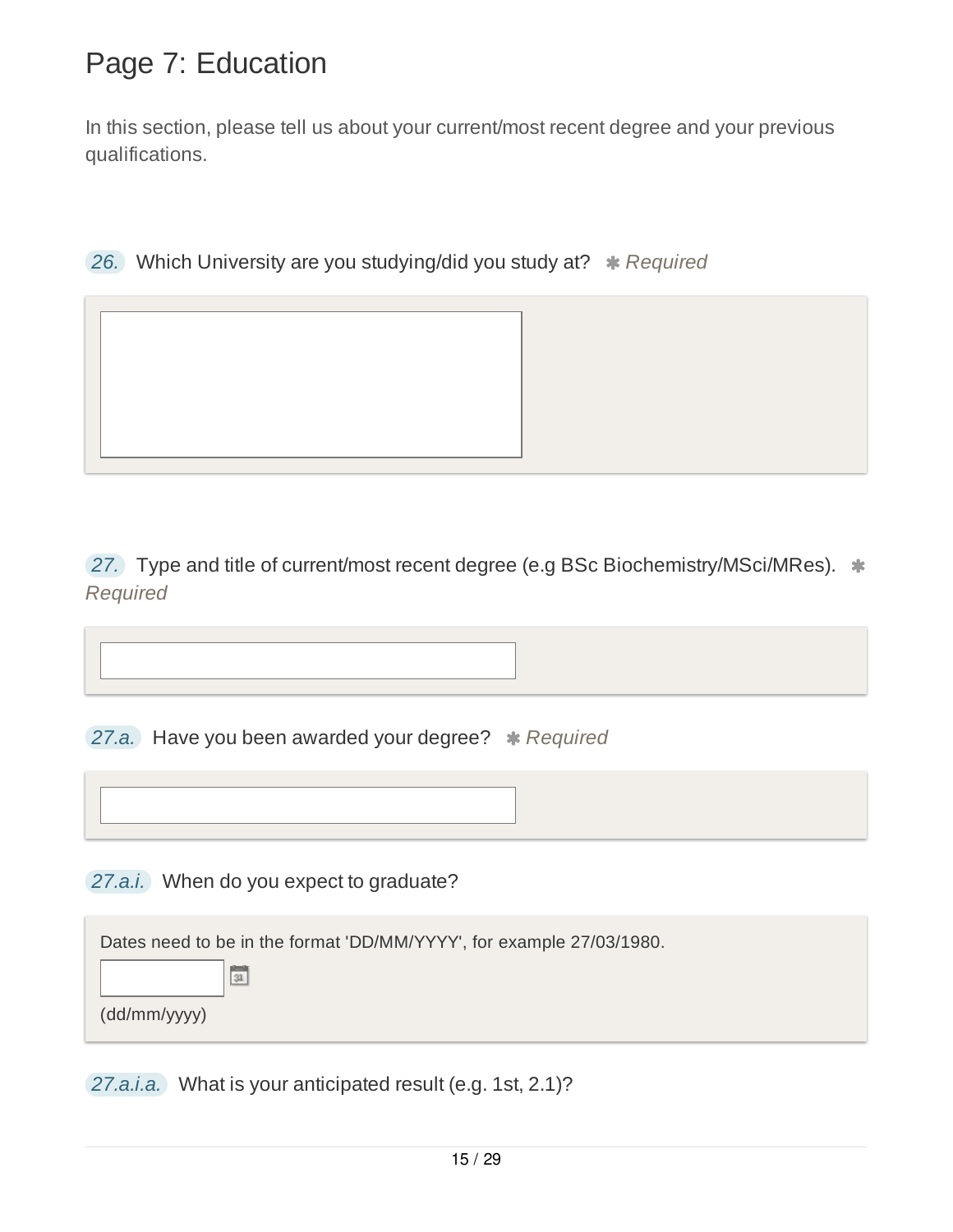### **27.a.ii.** When did you graduate?

| Dates need to be in the format 'DD/MM/YYYY', for example 27/03/1980. |                |  |  |
|----------------------------------------------------------------------|----------------|--|--|
|                                                                      | $\frac{1}{31}$ |  |  |
| (dd/mm/yyyy)                                                         |                |  |  |

27.a.ii.a. What was your result (e.g. 1st, 2.1)?



the University that awarded your degree, the title and type of the degree, your result and the year you obtained this degree.



28. Please provide a summary of your other qualifications. You should tell us about the most recent ones first, please include the qualification type, subject and grade (e.g. Highers/Advanced Highers/A-Levels/HNC/HND) and the year you achieved the qualification. *Required*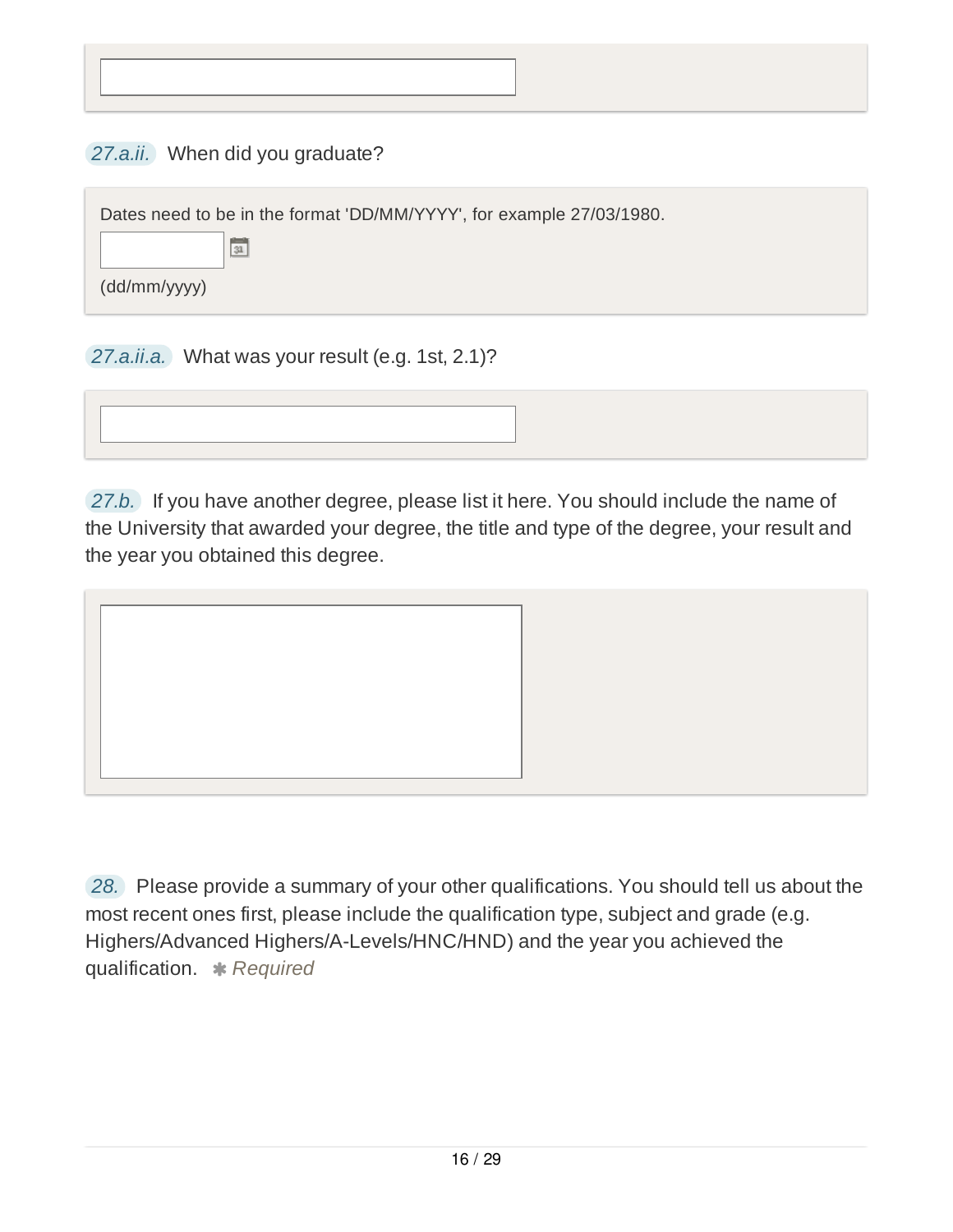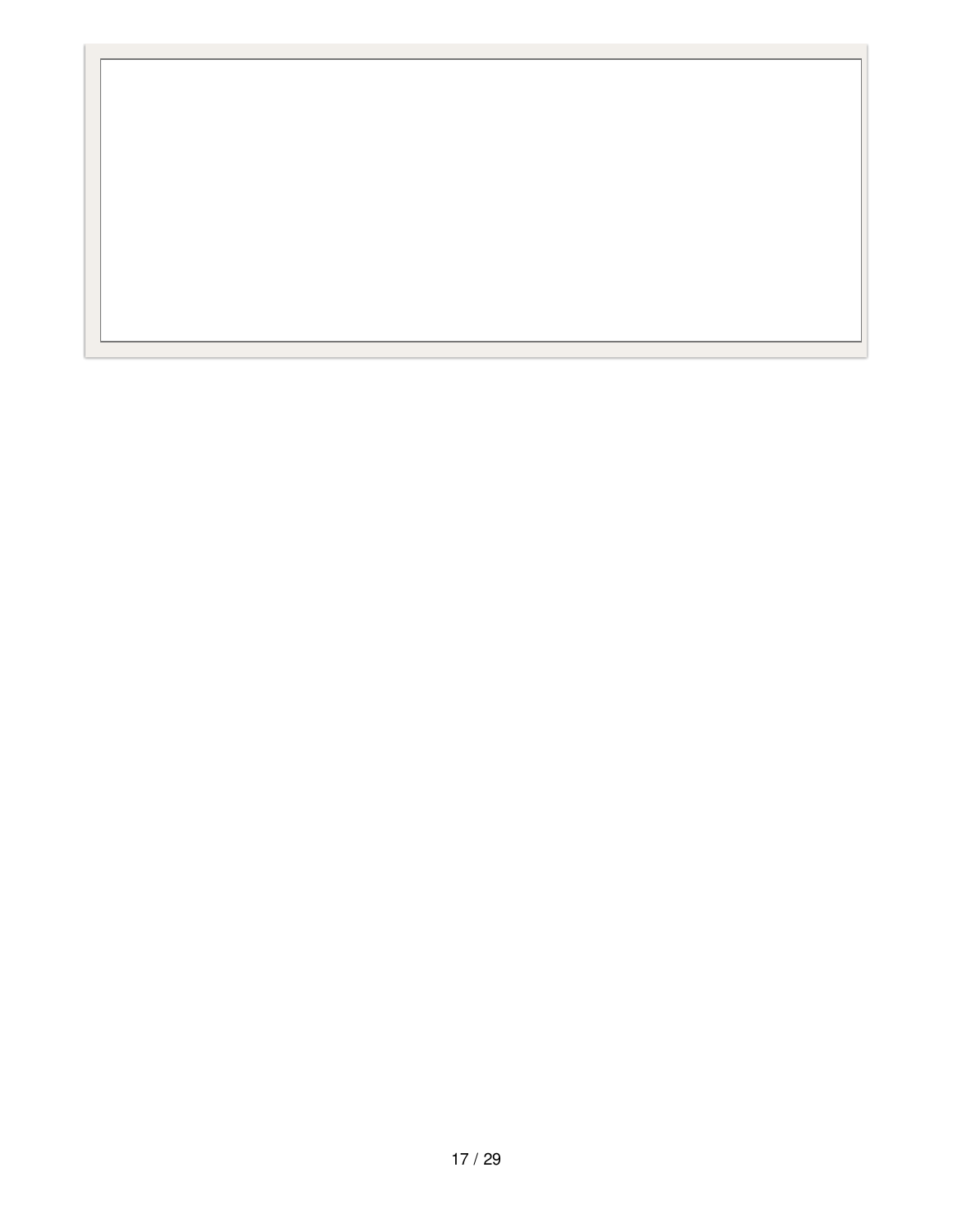# Page 8: Application Questions

You have chosen to apply for a place on our Wellcome 4-Year PhD Programme in Integrated Molecular, Cellular and Translational Biology. By making this choice, you are not applying for a PhD project with a specific supervisor, instead you would join us in Year 1 as a rotation student.

In their first year, rotation students go through our PhD Induction Programme which lasts around 5 weeks, students then choose three short placements from a pool of supervisors. Each placement lasts around 5-6 weeks and is a great opportunity to learn a range of practical and theoretical skills in different areas.

There is also an opportunity to undertake an optional rotation project following the placements, this project lasts around 11 weeks. The experiences gained across the three placements, and optional longer rotation, are really beneficial when the time comes to choose your main PhD project.

You will find more information on the Wellcome Programme, as well as the names of the supervisors associated with this programme here.

29. Please tell us which PhD supervisors you would be most interested in doing a placement with. You can choose up to six and you should put them in order of preference with your top choice first. **\*** Required

30. Our Wellcome programme combines training in molecular, cellular and translational biology along with strong quantitative skills training. Can you tell us what **interests** you about participating in a programme of this nature?  $\cdot \cdot$  Required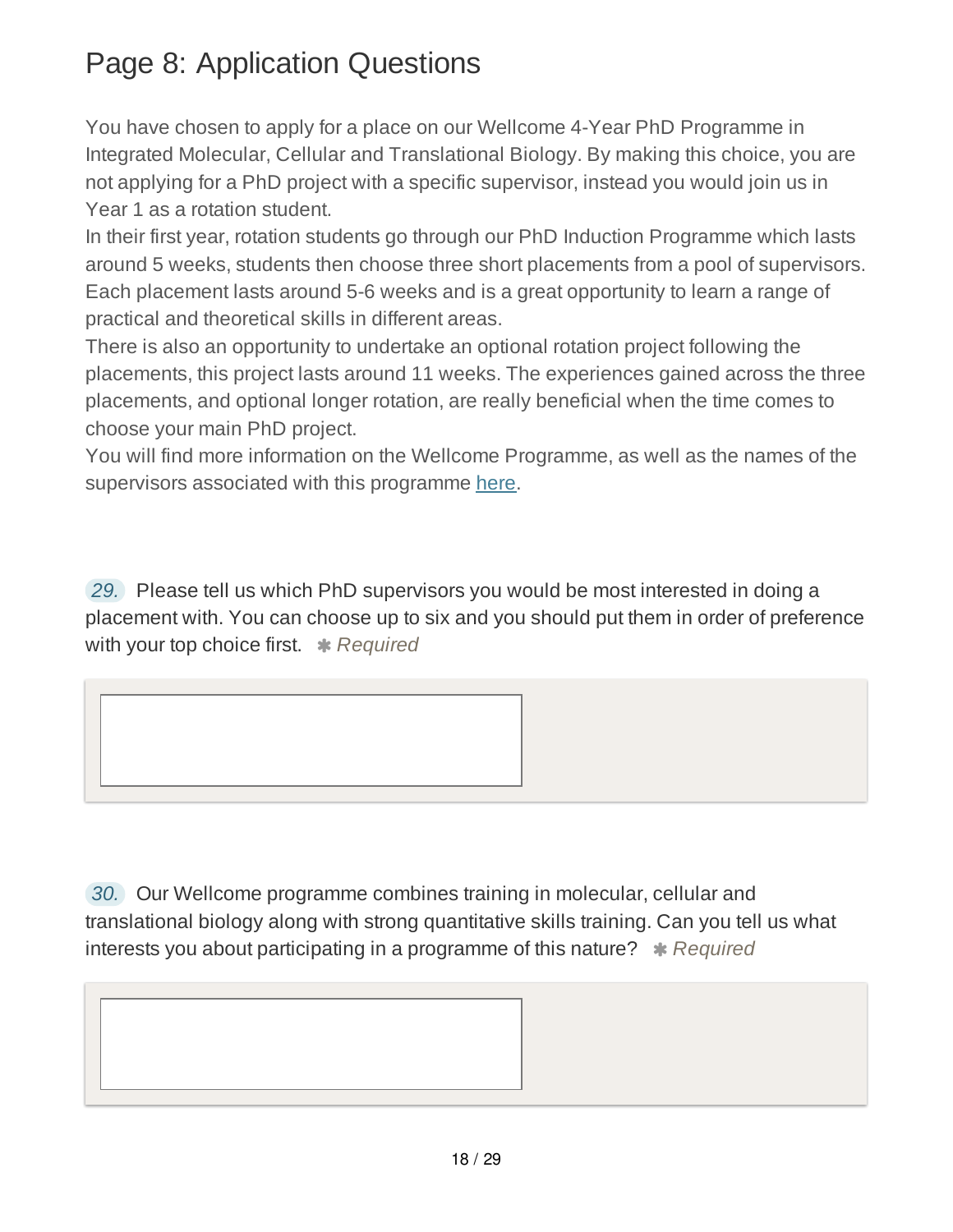31. Why do you want to do a PhD? Please tell us more about your decision to apply, why you want to study in Dundee and which areas of research excite you. \* Required

32. Please tell us about any previous research experience that you have. You should include the nature of the experience/position (e.g. summer project or placement), the lab it was undertaken in, and the length of time that it lasted. You should also describe the project, including aims, approaches and outcomes, and your own contribution to it. Please use a maximum of 300 words for each experience/placement/project you wish to tell us about. **\*** Required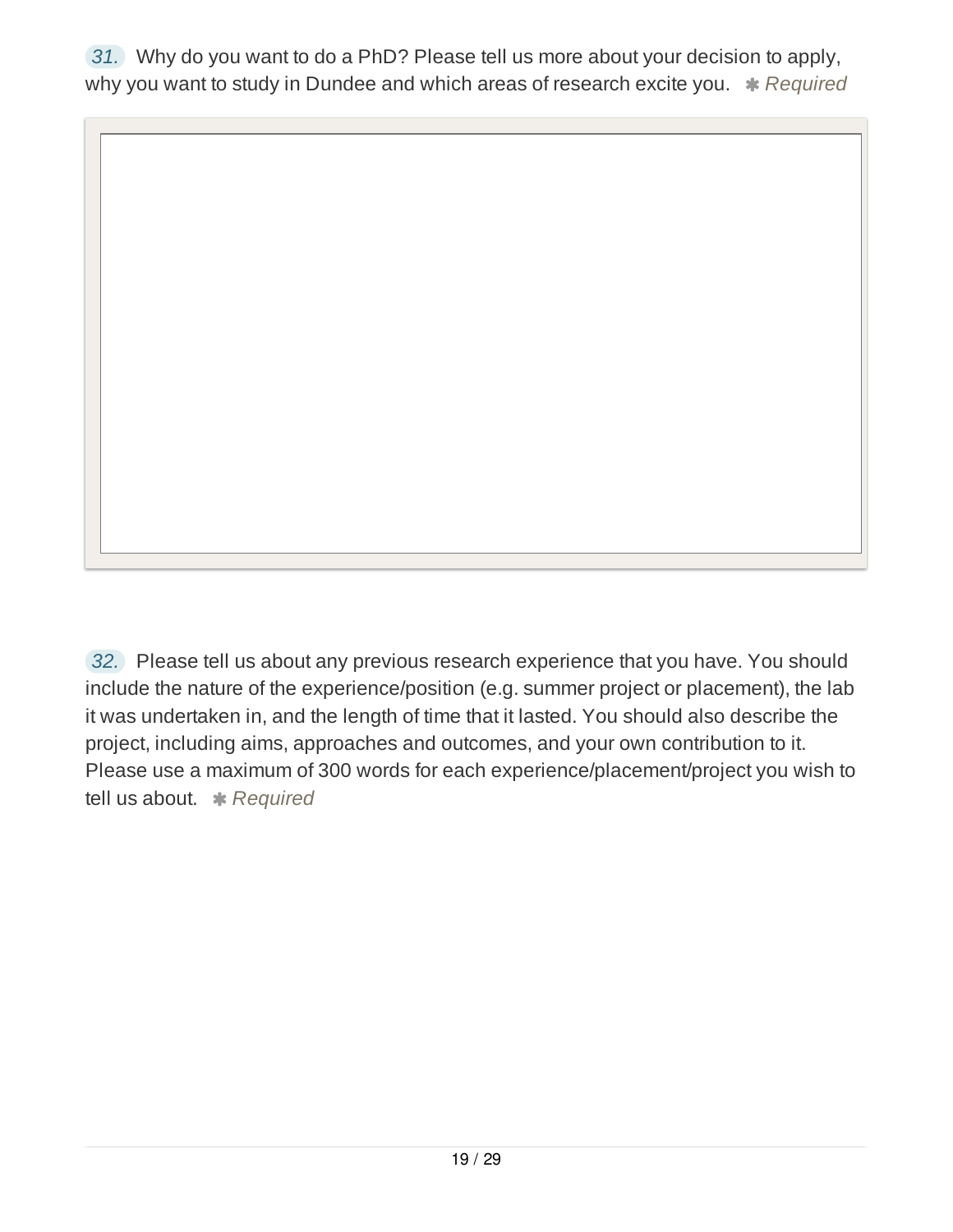*32.a.* We understand that the various factors can impact the possibility of gaining research experience. If your ability to gain hands-on research experience has been severely impacted by factors beyond your control, please briefly explain here.

33. Our programmes promote academic excellence, with diverse student cohorts working in an inclusive environment. What personal qualities and experience will you bring to your chosen PhD Programme and the lab(s) in which you would pursue your PhD? Here we are not simply looking for academic aptitude, rather the contribution you would make to our scientific community. **\*** Required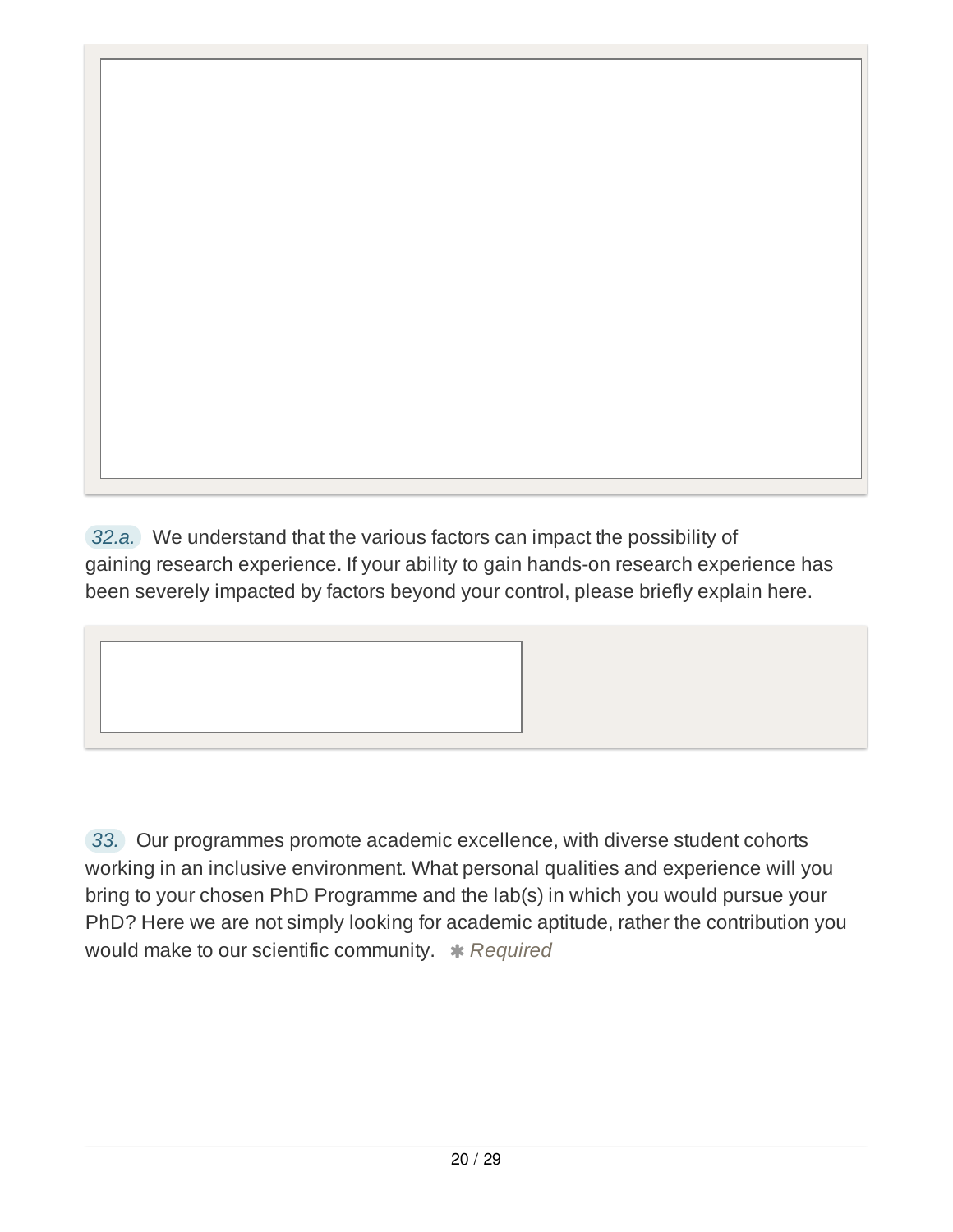*34.* Please describe up to four achievements that you are proud of and would like to highlight to the panel. These can be academic or non academic achievements but we would encourage you to include at least one of each.  $*$  Required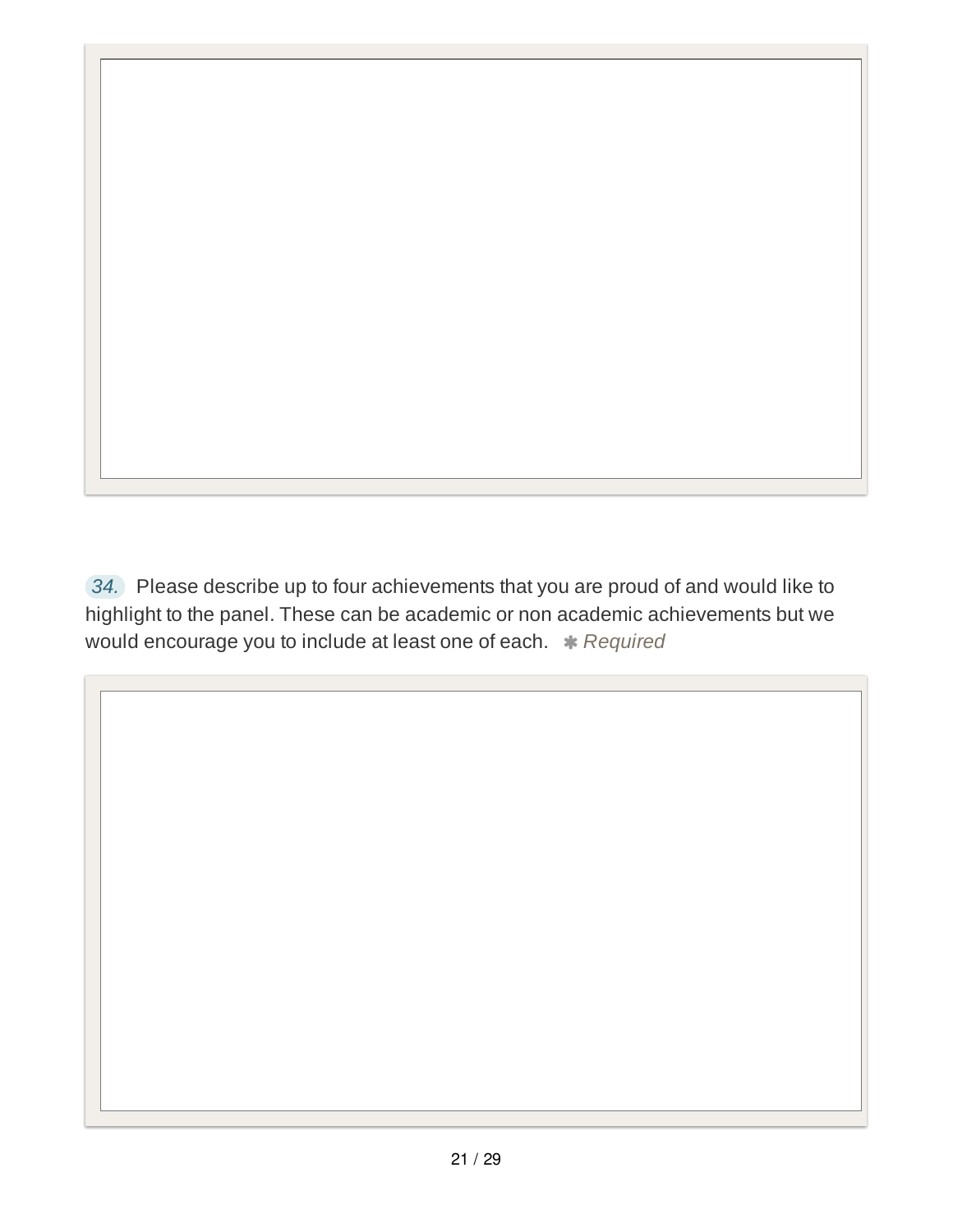*35.* Do you have any other significant experience that you want to tell us about? This can be academic or non-academic, we aim to recruit inclusively and so if you have significant non-academic experience, you can tell us about it here. We want to encourage you to write about what is relevant to you but you could include examples of experience in presenting and sharing knowledge, collaboration/team-working skills, positions of responsibility or evidence of your commitment to activities or groups important to you.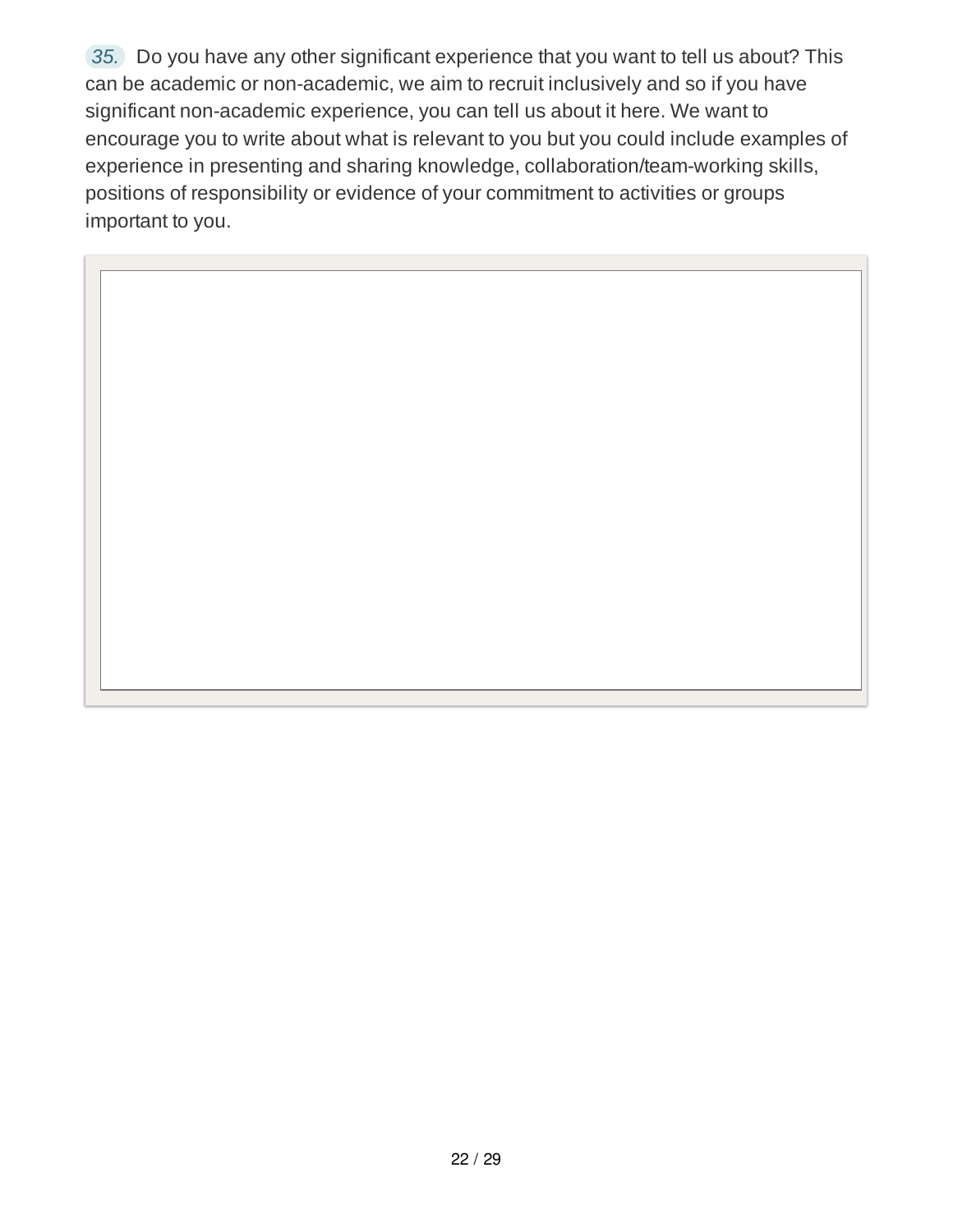## Page 9: References

Please provide us with the names and contact details of two referees that we can get in touch with if you are shortlisted for one of our PhD programmes. You should tell us how you know the person listed e.g. lecturer.

| 36. Referee 1 - Name * Required     |  |
|-------------------------------------|--|
|                                     |  |
| 36.a. Email address * Required      |  |
| Please enter a valid email address. |  |

**36.b.** Confirm email address  $*$  Required

Please enter a valid email address.

**36.c.** Contact telephone number

36.d. Relationship to you - how do you know this referee?

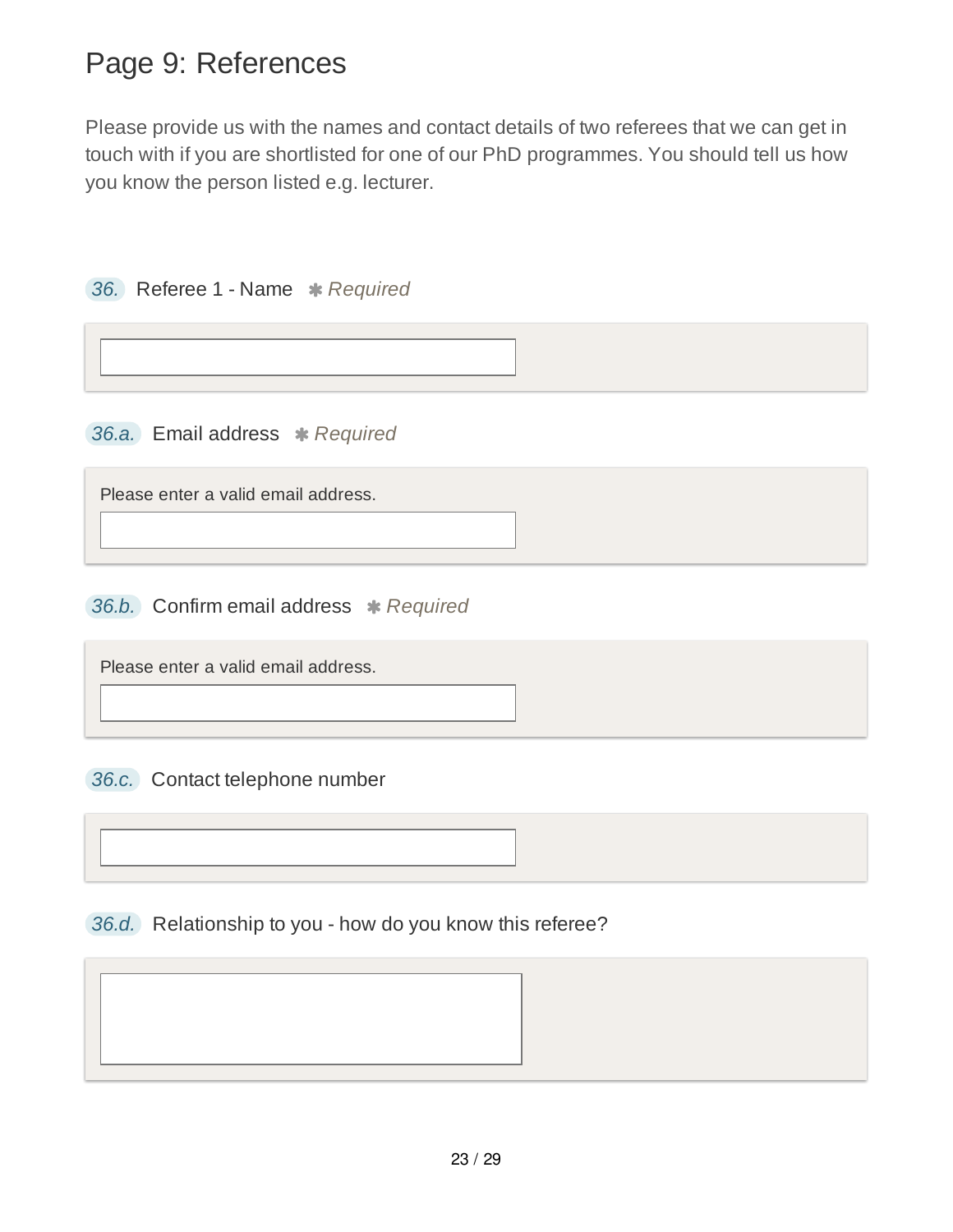*37.a.* Email address *Required*

Please enter a valid email address.

*37.b.* Confirm email address *Required*

Please enter a valid email address.

*37.c.* Contact telephone number

*37.d.* Relationship to you - how do you know this referee?

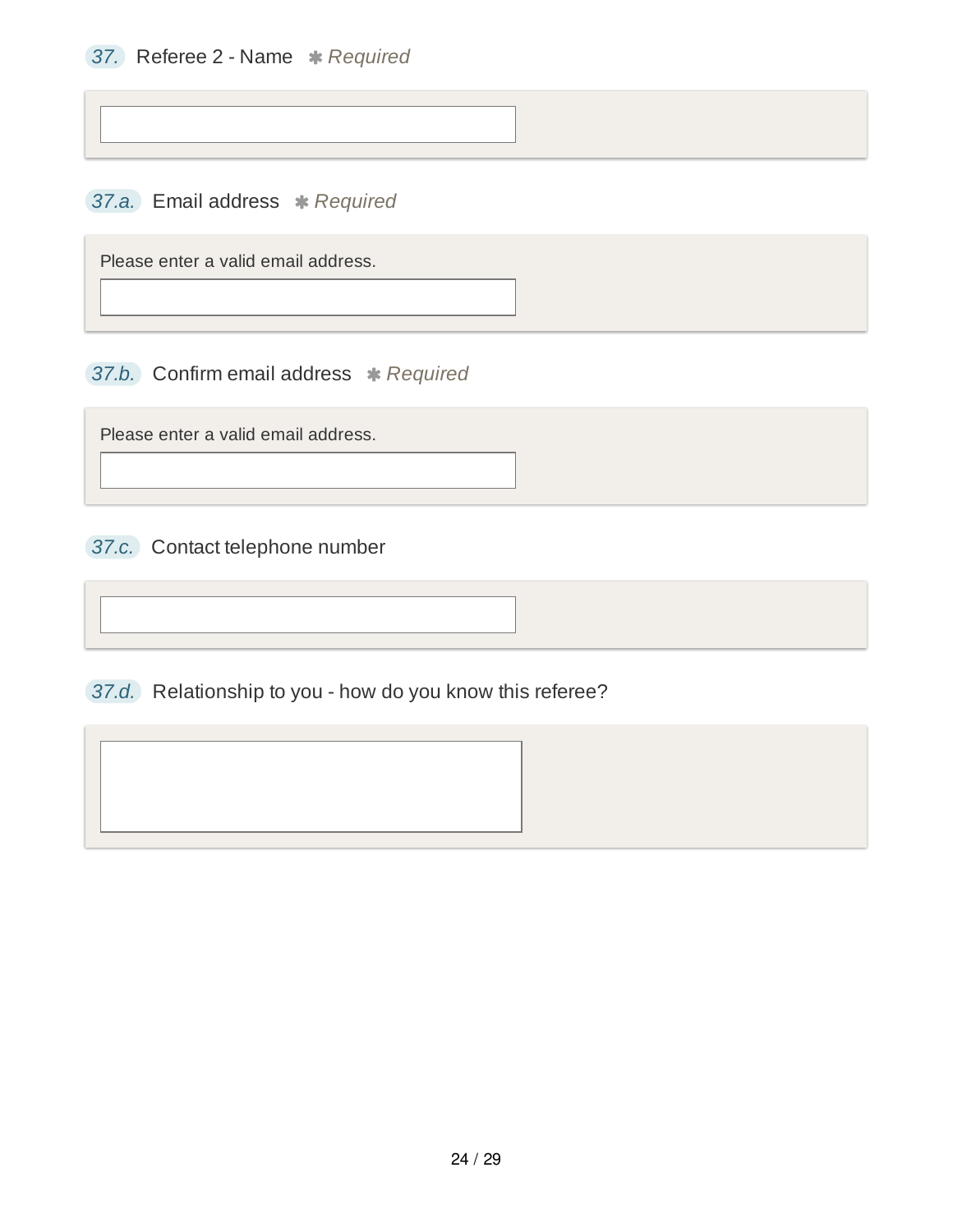## Page 10: Additional Information

38. If you are successful, would you want to be able to study for your PhD part-time? *Required*

#### **El** More info



38.a. If you answered yes, please indicate what your preferred part time working pattern would be.



40. Have you applied to do a PhD with us before?

Yes

No

 $\circ$  Prefer not to say

*40.a.* Which year did you apply?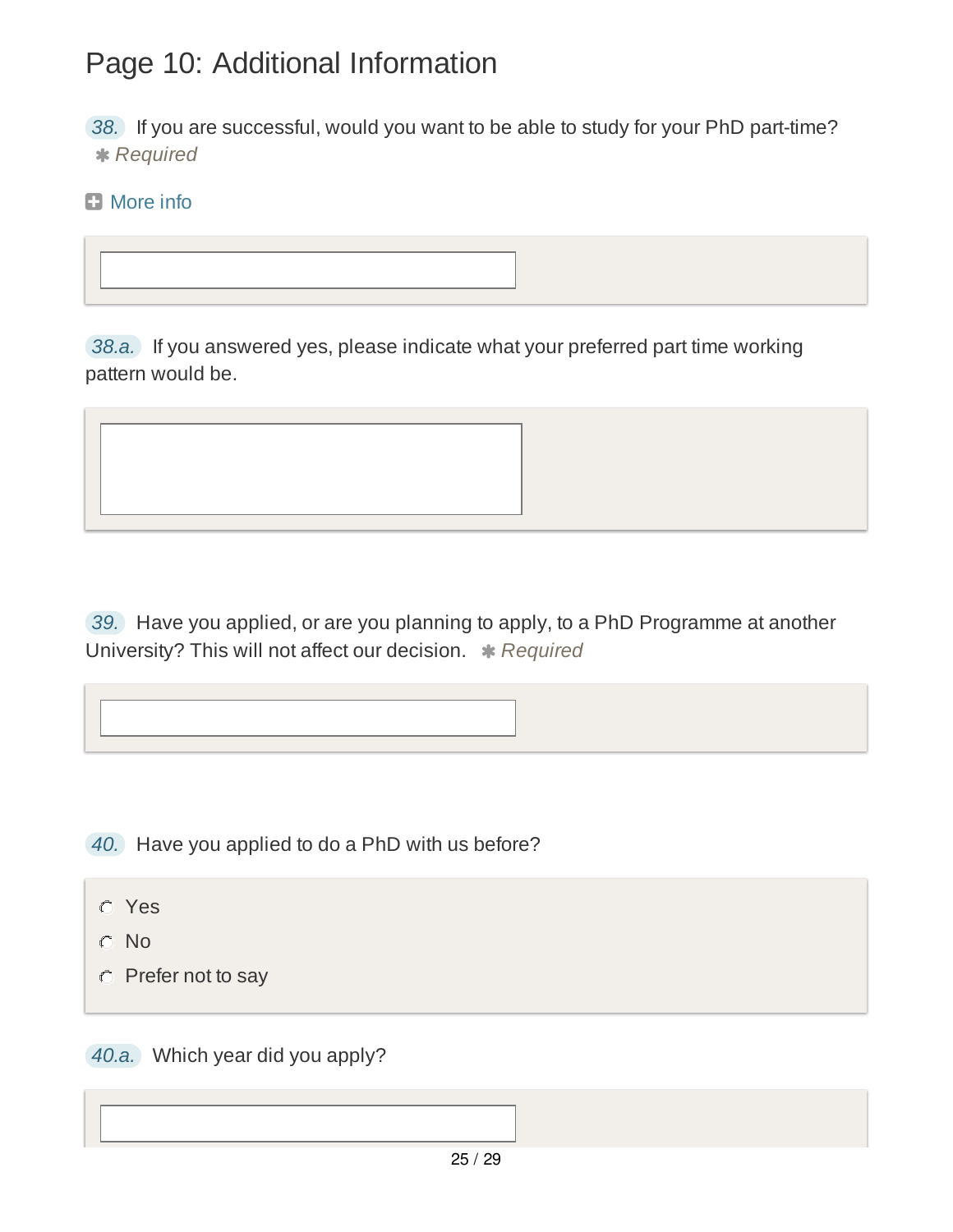*41.* If there is anything that you want to tell us about that hasn't been covered in the previous questions, please let us know here.